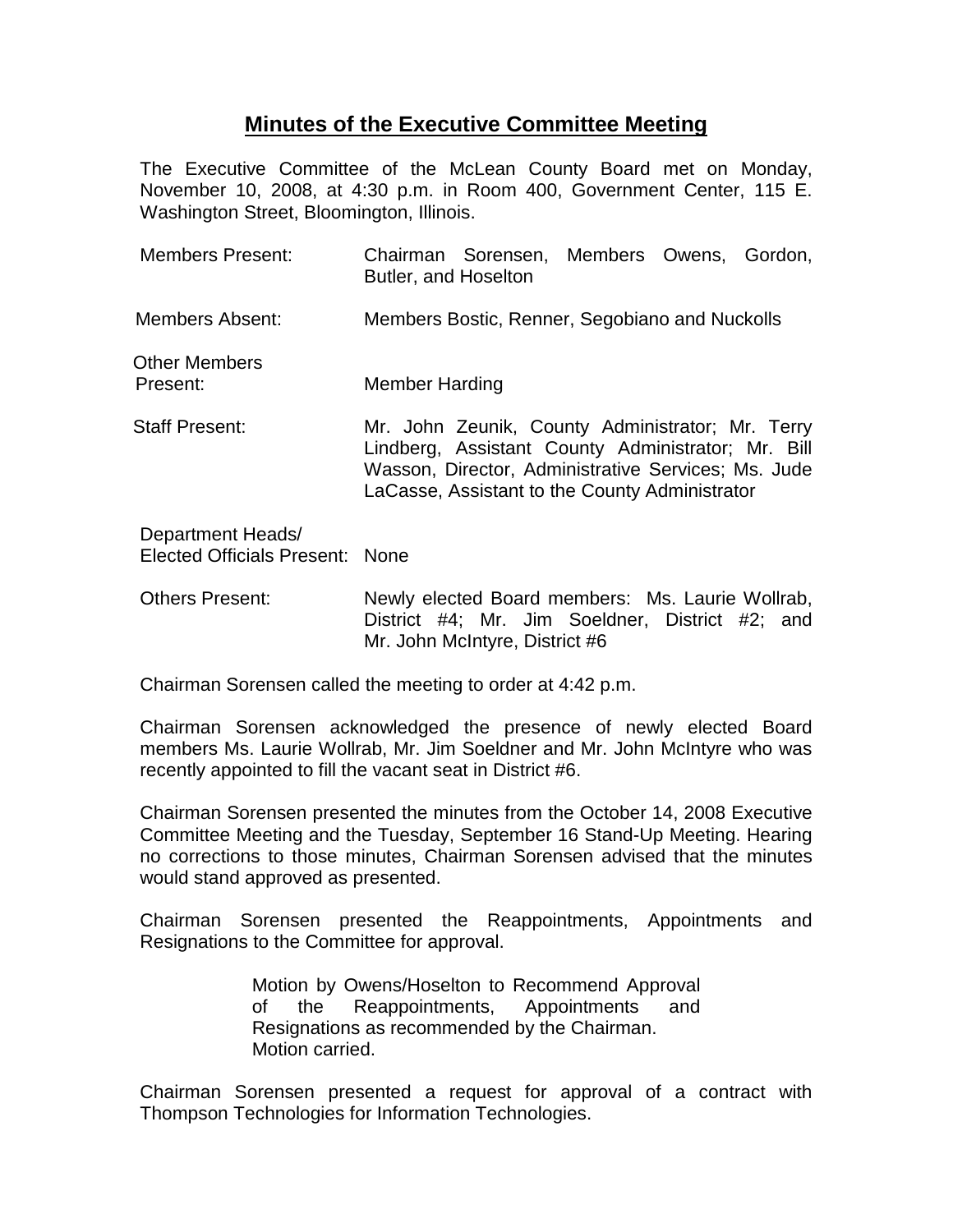Minutes of the Executive Committee November 10, 2008 Page Two

> Motion by Gordon/Owens to Recommend Approval of a Contract with Thompson Technologies for Information Technologies.

Mr. Zeunik indicated that Mr. Craig Nelson, Director, Information Technologies, could not attend today's meeting. Mr. Zeunik explained that the contract with Thompson Technologies is to equip the training room in the Sheriff's Department. He indicated that the contract provides for installation of a multimedia console, DVD player and projector system for instructional purposes. Mr. Zeunik stated that this work is part of the planned and approved Fiscal Year 2008 budget at a total cost of \$21,925.00. He noted that Thompson Technologies is a firm the County has used in the past.

Motion carried.

Chairman Sorensen presented the review of the Fiscal Year 2009 Recommended Budget for the County Board, as follows:

County Board – 0001-0001 can be found on pages 1-4 of the FY'2008 Recommended Budget and the Summary is on pages 13-18 in the Agenda packet. The FY'2009 Recommended Budget has decreased from \$1,528,680.00 in the FY'2008 Adopted Budget to \$1,434,472.00, which is a decrease of 6.16%.

> Motion by Owens/Butler to recommend tentative approval of the County Board 0001-0001 FY'2009 Recommended Budget as submitted. Motion carried.

Ms. Ann Harding, Acting Chairman, Justice Committee, reported that the Justice Committee brings no items for action to the Executive Committee.

Chairman Sorensen asked if there were any questions. Hearing none, he thanked Ms. Harding.

Mr. George Gordon, Chairman, Land Use and Development Committee, reported that the Land Use and Development Committee brings no items for action to the Executive Committee.

Chairman Sorensen asked if there were any questions. Hearing none, he thanked Mr. Gordon.

Ms. Ann Harding, Vice Chairman, Property Committee, reported that the Property Committee brings no items for action to the Executive Committee. She noted that there is one item to be presented to the County Board.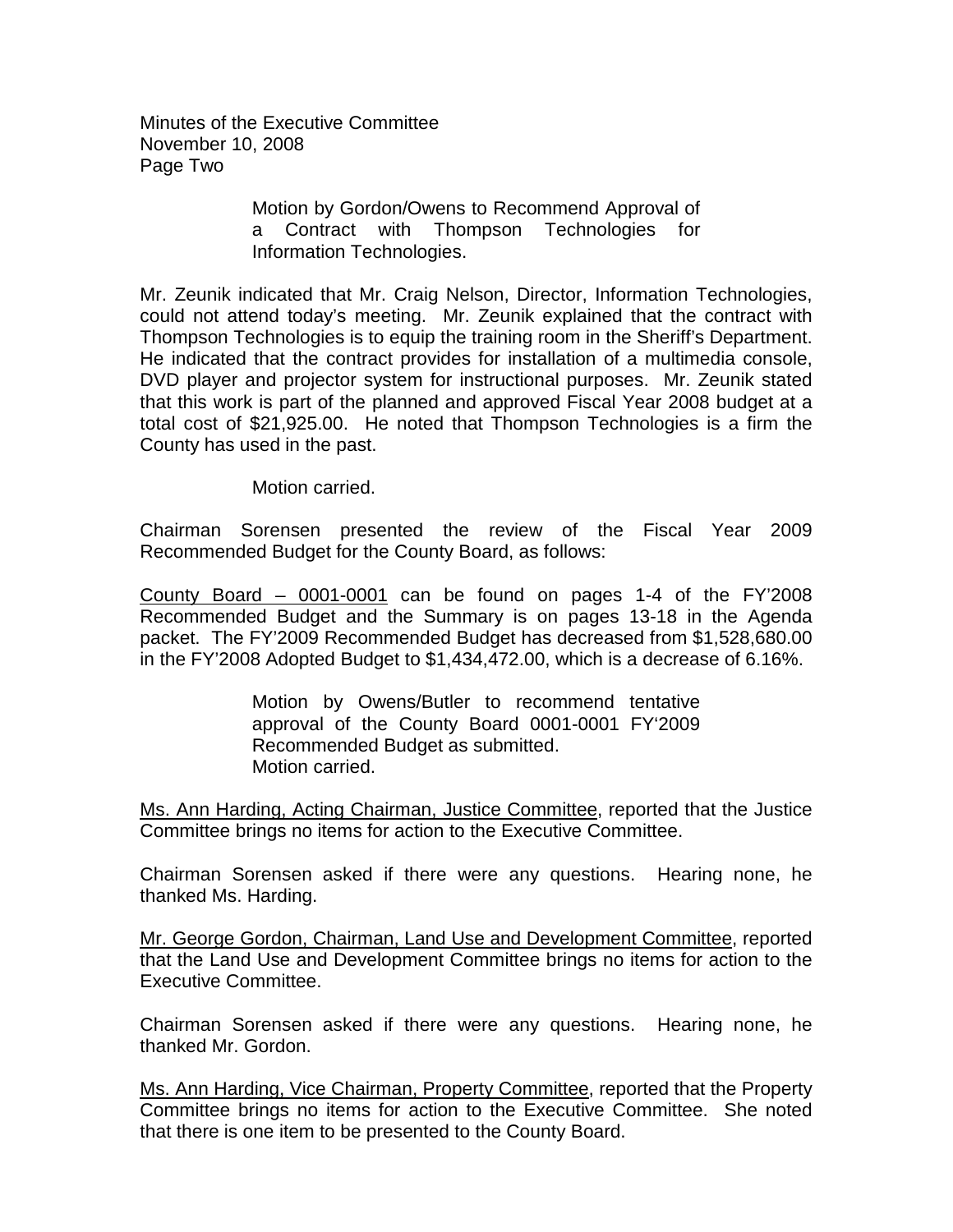Minutes of the Executive Committee November 10, 2008 Page Three

Chairman Sorensen asked if there were any questions. Hearing none, he thanked Ms. Harding.

Mr. Stan Hoselton, Chairman, Transportation Committee, presented a request for approval of a McLean County Agreement of Understanding for Maintenance and Construction – *Eric Schmitt, McLean County Engineer* – County Highway Department. He stated that this is an IDOT Agreement between the State and County which only occurs with a change in the Highway Department Engineer. It will stay in force until the next change.

> Motion by Hoselton/Owens to recommend approval of a McLean County Agreement of Understanding for Maintenance and Construction – *Eric Schmitt, McLean County Engineer* – County Highway **Department** Motion carried.

Chairman Sorensen asked if there were any questions or comments. Hearing none, he thanked Mr. Hoselton.

Mr. Ben Owens, Chairman, Finance Committee, reported that the Finance Committee brings no items for action to the Executive Committee. He noted that there are several items to be presented to the Board.

Mr. Owens announced that Mr. Clark attended his final Finance Committee Meeting last week. He noted that Mr. Clark was a tremendous asset to the Finance Committee.

Chairman Sorensen asked if there were any questions or observations. Hearing none, he thanked Mr. Owens.

Mr. John Zeunik, County Administrator, presented a letter to members of the Committee confirming his intention to take advantage of the Early Retirement Incentive program. He stated that he wanted to provide a six month notice to the Committee so that appropriate transition plans could be completed. Mr. Zeunik advised that he will retire on May 22, 2009 after 21 years as County Administrator.

Chairman Sorensen stated that the Committee would now review the Oversight Committee recommendations for the FY'2009 Recommended Budget.Mr. Zeunik explained that each Committee Chairman is bringing their recommendations as a result of their meetings and discussions.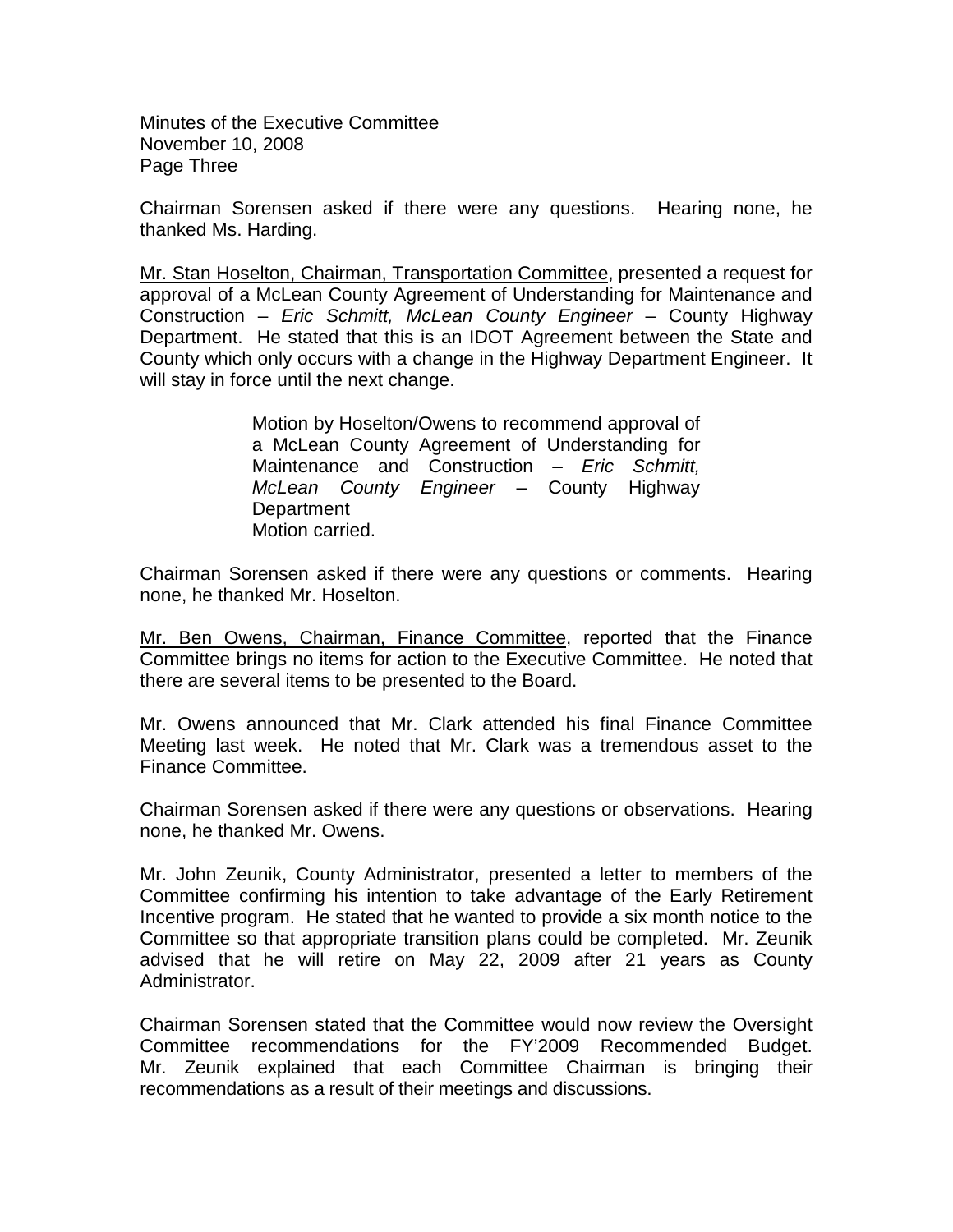Minutes of the Executive Committee November 10, 2008 Page Four

Chairman Sorensen presented a request for Consideration and Approval of Departmental Budgets under the Oversight of the Executive Committee.

> Motion by Owens/Butler to recommend approval of the Departmental Budgets under the Oversight of the Executive Committee as submitted. Motion carried.

Mr. Owens presented a request for consideration and approval of Departmental Budgets under the Oversight of the Finance Committee.

Mr. Owens reported that the County Recorder and the County Administrator's Office are working to remove all personnel expenses from the Recorder's Document Storage Fund. The fund would then be used strictly for Document Storage fund needs.

> Motion by Owens/Gordon to recommend approval of the Departmental Budgets under the Oversight of the Finance Committee as submitted. Motion carried.

Ms. Harding presented a request for consideration and approval of Departmental Budgets under the Oversight of the Justice Committee.

> Motion by Harding/Owens to recommend approval of the Departmental Budgets under the Oversight of the Justice Committee as submitted. Motion carried.

Mr. Gordon presented a request for consideration and approval of Departmental Budgets under the Oversight of the Land Use and Development Committee.

> Motion by Gordon/Harding to recommend approval of the Departmental Budgets under the Oversight of the Land Use and Development Committee as submitted. Motion carried.

Ms. Harding presented a request for consideration and approval of Departmental Budgets under the Oversight of the Property Committee.

> Motion by Harding/Gordon to recommend approval of the Departmental Budgets under the Oversight of the Property Committee as submitted. Motion carried.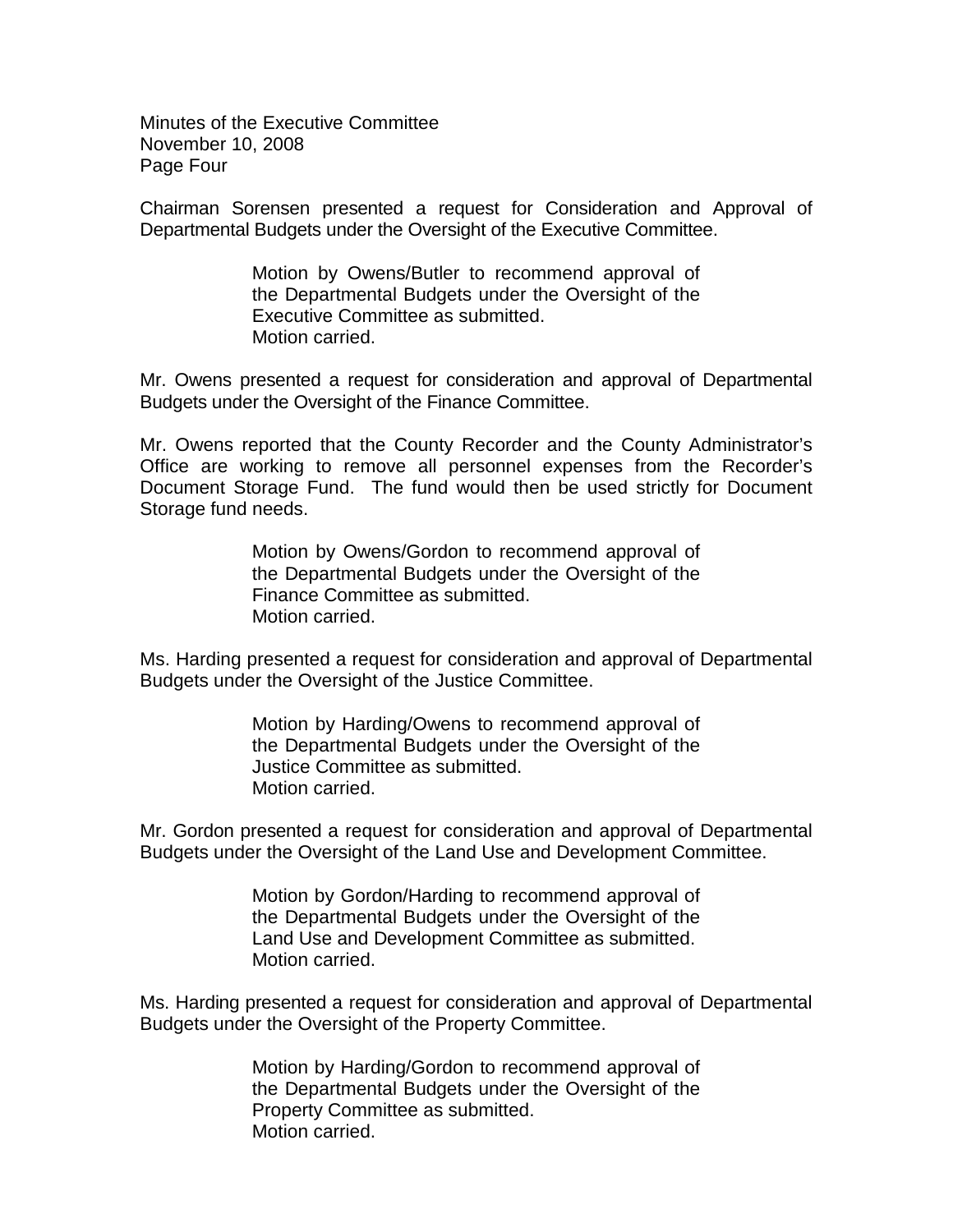Minutes of the Executive Committee November 10, 2008 Page Five

Mr. Hoselton presented a request for consideration and approval of Departmental Budgets under the Oversight of the Transportation Committee.

> Motion by Hoselton/Owens to recommend approval of the Departmental Budgets under the Oversight of the Transportation Committee as submitted. Motion carried.

Chairman Sorensen presented a request for approval of the Fiscal Year 2009 Combined Annual Appropriation and Budget Ordinance, as recommended by the Oversight Committees.

> Motion by Hoselton/Harding to recommend approval of the FY'2009 Combined Annual Appropriation and Budget Ordinance, as recommended by the Oversight Committees. Motion carried.

Chairman Sorensen presented a request for approval of the McLean County 2009 Tax Levy Ordinance.

> Motion by Owens/Harding to recommend approval of the McLean County 2008 Tax Levy Ordinance as submitted. Motion carried.

Chairman Sorensen presented a request for approval of the Amendment to the Full Time Equivalent (FTE) Resolution for Fiscal Year 2009. He stated that this is a consolidated Resolution reflecting the changes brought forward in the 2009 Budget.

> Motion by Gordon/Butler to Recommend Approval of the Amendment to the Full Time Equivalent (FTE) Resolution for Fiscal Year 2009 – County Administrator's Office.

Chairman Sorensen asked how many positions were added. Mr. Zeunik replied that there were no new positions in Fiscal Year 2009. He noted that the Board approved two positions during the current fiscal year, as follows:

- $\triangleright$  In the State's Attorneys Office, a State's Attorneys investigator;
- $\triangleright$  In the Sheriff's Department, a Deputy Sheriff to be assigned as a School Resource Officer for Olympia School District.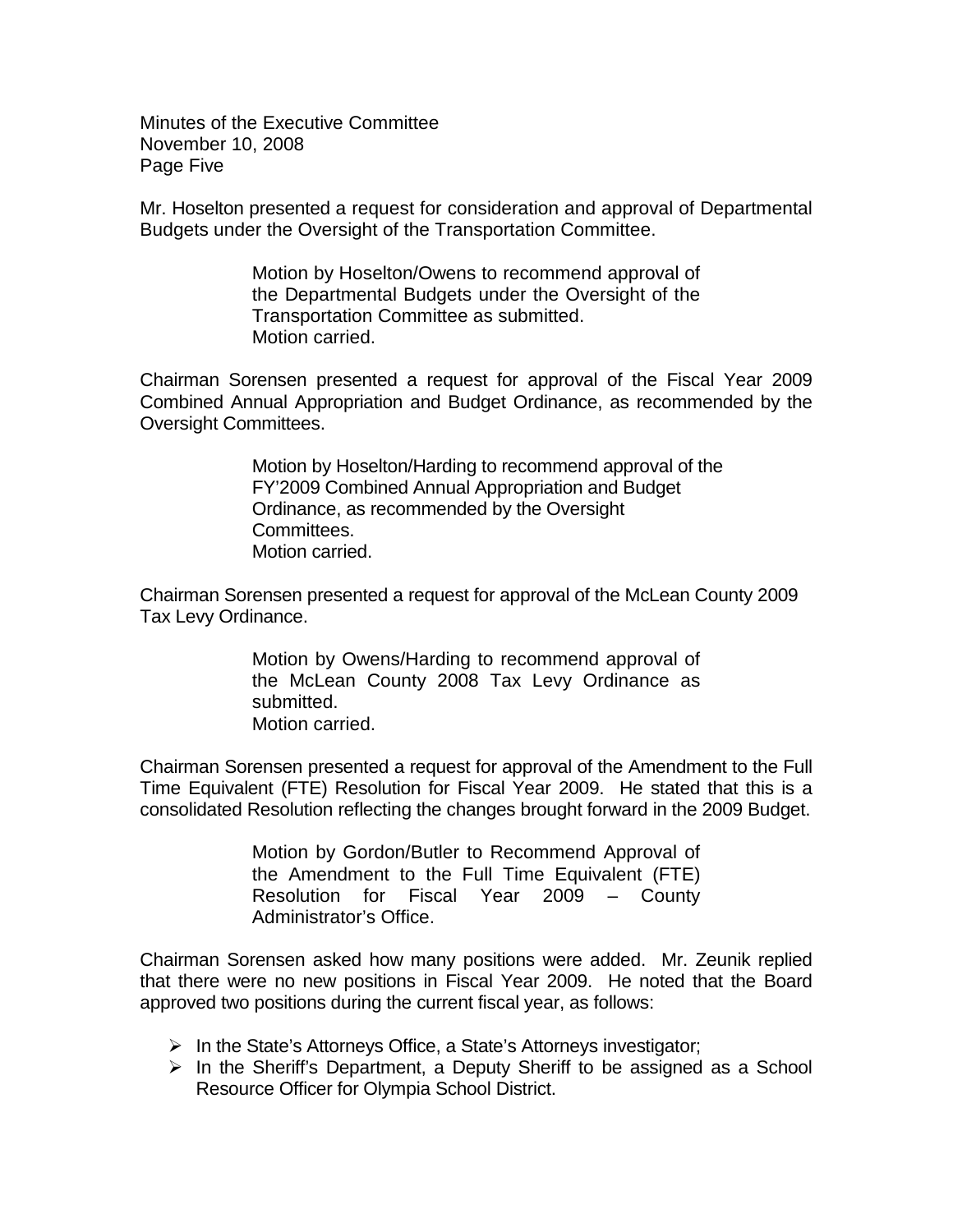Minutes of the Executive Committee November 10, 2008 Page Six

Mr. Zeunik stated that these two positions were added in FY'2008 by action of the Board. The positions have been annualized in the FY'2009 Budget.

Chairman Sorensen called for a vote on the Motion.

Motion carried.

Chairman Sorensen presented a request for approval of the Position Reclassification and Salary Upgrades recommended as part of the Fiscal Year 2009 Recommended Budget – County Administrator's Office.

> Motion by Owens/Hoselton to Recommend Approval of the Position Reclassification and Salary Upgrades recommended as part of the Fiscal Year 2009 Recommended Budget – County Administrator's Office. Motion carried.

Chairman Sorensen presented a request for approval of the Five Year Capital Improvement Budget, as recommended by the Oversight Committees.

> Motion by Owens/Harding to Recommend Approval of the Five Year Capital Improvement Budget, as recommended by the Oversight Committees. Motion carried.

Chairman Sorensen presented the October 31, 2008 bills as recommended and transmitted by the County Auditor for payment as well as one Interfund Transfer of \$40,000.00 for computer equipment to the Information Technologies Department. The Fund Total is \$235,433.74 and the Prepaid Total is the same.